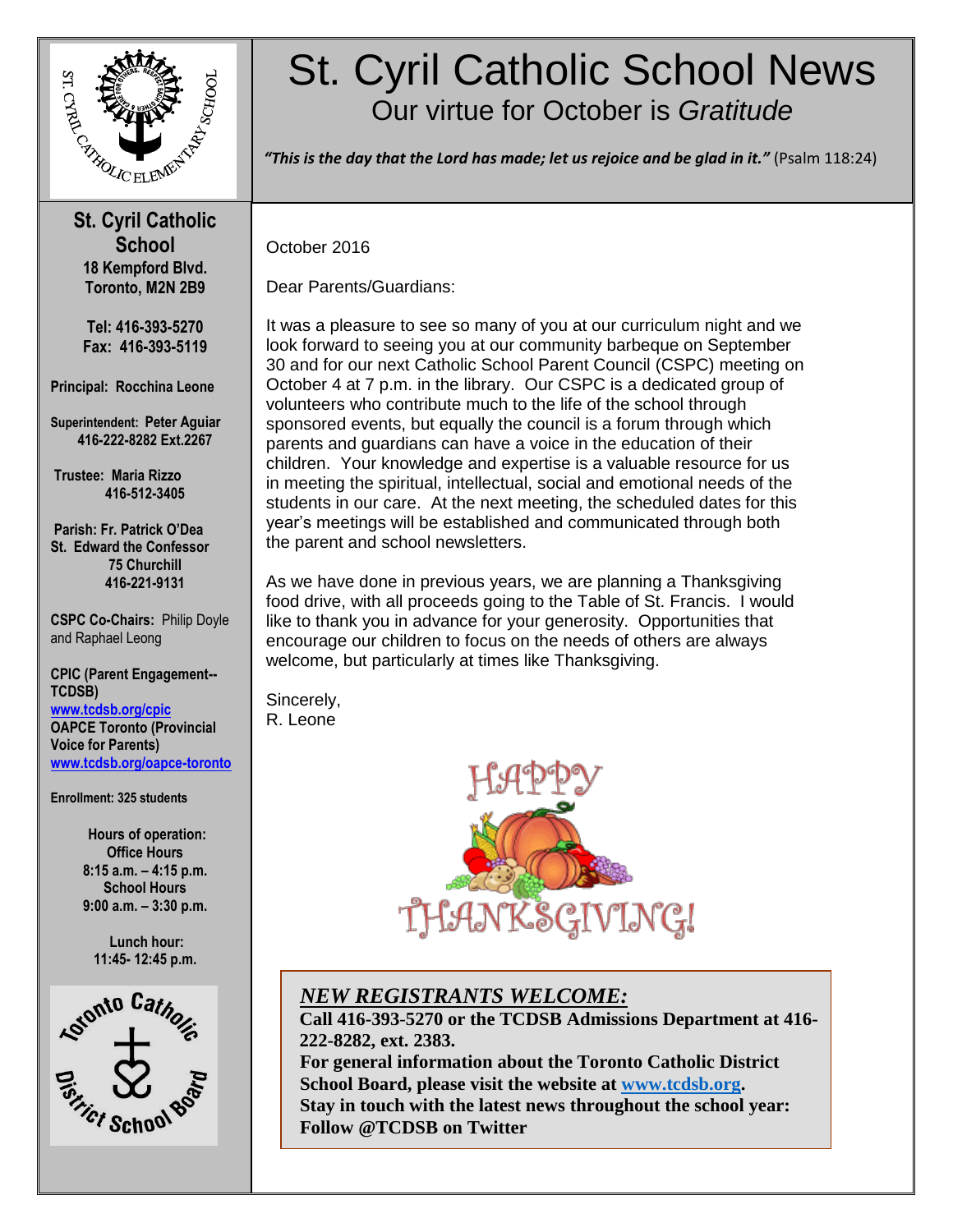## **A Thanksgiving Blessing**

*May an abundance of gratitude burst forth as we reflect upon what we have received.*

*May the harvest of our good actions bring forth plentiful fruit each day.*

*May our basket of blessings surprise us with its rich diversity of gifts and its opportunities for growth.*

*May all that nourishes our life bring us daily satisfaction and renewed hope.*

*May we slow down our hurried pace of life so that we can be aware of, and enjoy, what we too easily take for granted.*

*May we always be open, willing, and ready to share our blessings with others.*

*May we never forget the generous One, who loves us lavishly and unconditionally.*

Happy Thanksgiving!



## **Thanksgiving Food Drive**

In keeping with October's virtue of "Gratitude", St. Cyril will be holding our annual Thanksgiving food drive from October 3- 14th. We are hoping to fill 20 reusable grocery bags with non-perishable food items such as canned vegetables, canned fruits, pasta and rice to donate to The Table of St. Francis. Please bring your food donations to the bags located in the front foyer beginning next week.

## **St. Cyril Catholic Parent School Council News (CPSC)**

Thank you and congratulations to the parents volunteering to be on this year's council. The members of the executive are:

- Co-chairs: Philip Doyle and Raphael Leong
- Treasurer: Shirley Kmecz
- Secretary: Darlene Ellenor

Our next meeting is on October 4 at 7 p.m. in the library. All parents/guardians are welcome!

## **Safe Arrival**

Please continue to call the school's office **before** the start of the day to report any student absences on our voice mail. This method reduces the amount of time needed to contact parents and it alerts us to a potential problem as soon as possible.

*It is of crucial importance that we have accurate contact information for parents, guardians, and an emergency contact person, in the event that we need to reach you during the day.* 

## **Secondary School Open Houses**

Each year, our local Catholic secondary schools hold information evenings for parents. These meetings are a valuable occasion for parents and students to visit the schools in our area, as they make important decisions regarding high school.

#### Please visit:

[https://www.tcdsb.org/school/OpenHouses/Pa](https://www.tcdsb.org/school/OpenHouses/Pages/default.aspx) [ges/default.aspx](https://www.tcdsb.org/school/OpenHouses/Pages/default.aspx) for a full listing of open house evenings in our school board.

## **Milk Program**

Our milk program will start on October 3. Milk tickets will be sold on Tuesday mornings before school beginning on Tuesday, September 27. Last year's tickets will be accepted until the end of December. Students can purchase 8 tickets for \$6. Single cartons of milk cost \$1 (exact change only).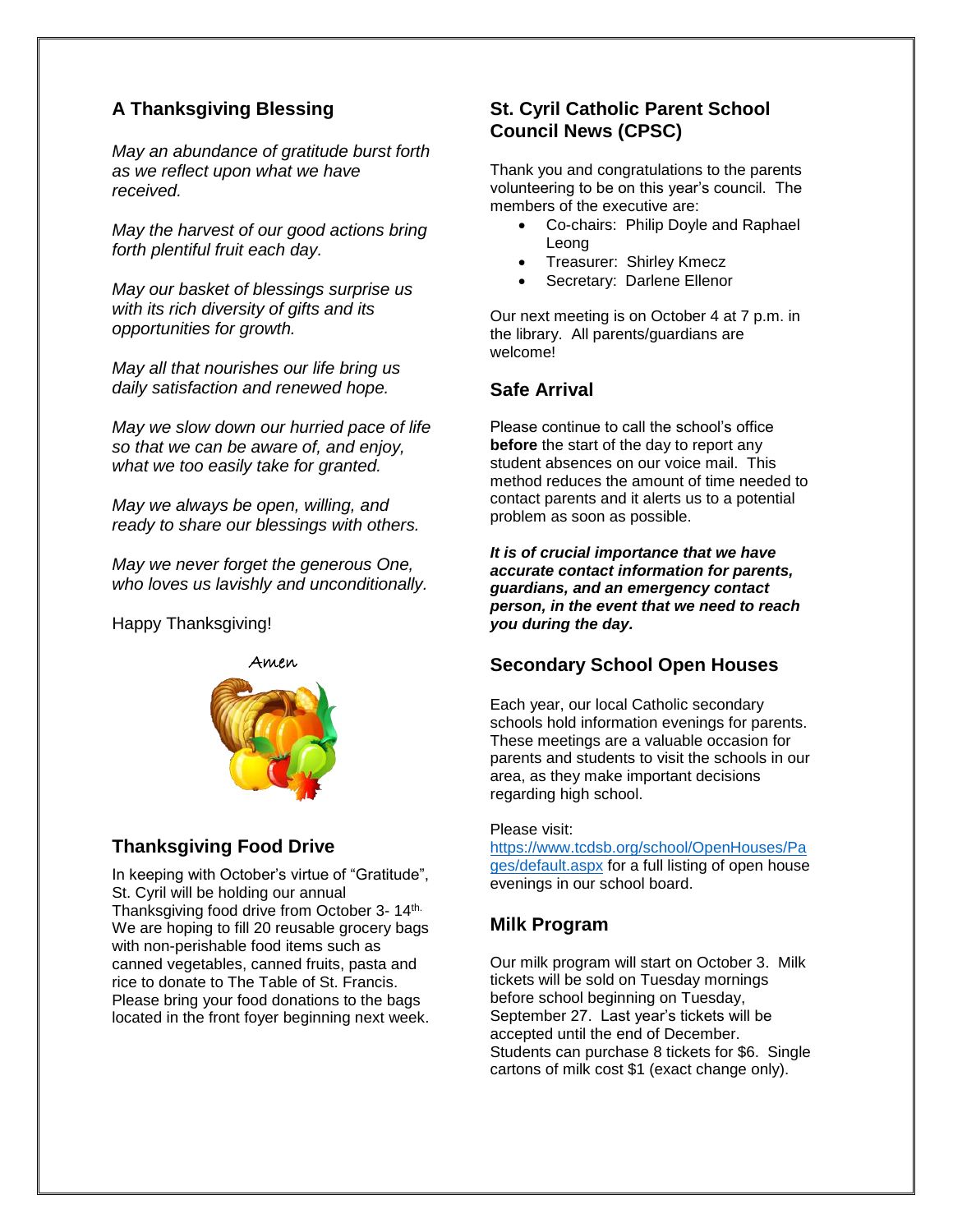#### **Reconciliation/First Communion/Confirmation Dates**

The following are dates for sacramental registration nights at St. Edward Parish and the dates for Communion and Confirmation:

Registration Night for First Reconciliation and First Communion: Wednesday, October 19, at 7 p.m. at the church

Registration Night for Confirmation: Thursday, October 27 at 7 p.m. (church)

First Communion Weekend: Saturday, May 6, 2017: 11 a.m. - Church Sunday, May, 2017 - 2 p.m. - Church

Confirmation Weekend: Saturday, April 29, 2017 - 11:00 a.m. - Church Sunday, April 30, 2017 - 2 p.m. - Church

#### **Math Homework Help for students in Grades 7-10**

Students can get free online math help for Grades 7-10. Math tutors are available from 5:30 to 9:30 p.m. from Sunday-Thursday.

Visit [www.Ontario.ca/homeworkhelp](http://www.ontario.ca/homeworkhelp) to register.



## **Voila Learning!**

Free online homework help in French every Monday to Thursday from  $5 - 8$  p.m.

Please review the pamphlet that students are bringing home with this newsletter for more details or visit www.voilalearning.com.

## **Adult English and French Courses**

The Continuing Education Department of the TCDSB is offering English and French courses for adult immigrants.

Please call 416-397-6600 or 416-397-6593 [www.tcdsb.org/adulted](http://www.tcdsb.org/adulted) contact.adulted@tcdsb.org

### **October is Autism Awareness Month**

In Canada, October is Autism Awareness Month. Autism spectrum disorder (ASD) and autism are both general terms for a group of complex disorders of brain development. These disorders are characterized, in varying degrees, by difficulties in social interaction, verbal and nonverbal communication and repetitive behaviours. Autism statistics from the U.S. Centers for Disease Control and Prevention (CDC) identify around 1 in 68 children as on the autism spectrum; a ten-fold increase in prevalence in 40 years. [www.autismontario.ca](http://www.autismontario.ca/)

#### **Rosary Apostolate in Schools (RAIS)**

Once again, we are fortunate to have volunteers visit the school monthly to pray the rosary with our students.

## **Dress down day donations**

On pizza days, students have the option of dressing down for the day. A donation of a loonie or two is encouraged. The money is used to sponsor organizations such as the Angel Foundation and ShareLife.

## **Ex Libris, Fall 2016**

It's been an exciting month in the library. The students are enjoying many of the new books purchased at the end of last year. Thank you to Mrs. Leone for her contribution in June and the C.S.P.C. throughout the year. On Tuesday the 2nd Annual Adopt-a-Book was held. It's always nice to meet families in our community and I am grateful for the support of the event, and the best part is that the students will benefit by the addition of new, quality French and English books!

If you were unable to get up to visit on Tuesday, there still is a selection of books that can be adopted before they are returned, ranging in price from \$3.00 TO \$15.00. If you wish to participate, send me a message, or call me at the school and we can make the arrangements for your choice. I'm looking forward to another great year in the library with our students!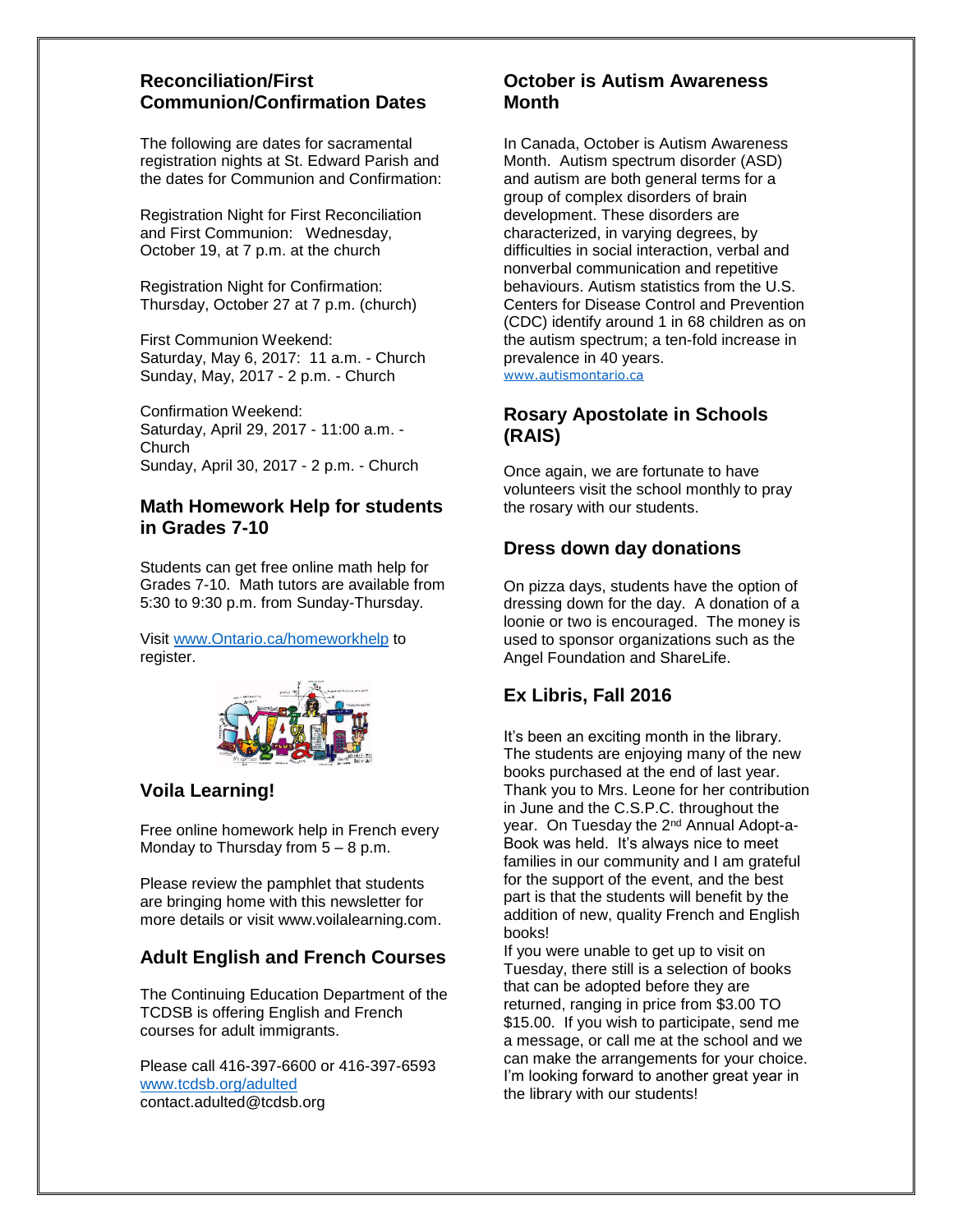#### **Learning through play in Mme Ghabour & Julien's JK/SK F.I. CLASS**

Mme Ghabour's & Mme Julien's students enjoyed singing the poem: "Pomme de reinette et Pomme d'api"! They have also learned about different types of apples. They did the painting below after they practiced recognizing the different colors. In addition, they know about the importance of eating an apple. "An apple per day keeps the doctor away".



### **Learning through play in Mme Guegueirre & Sarrouh's JK/SK F.I. CLASS**

The children have shown great interest in singing songs, reciting simple poems ("comptines"), reading books, writing using different mediums: on white boards, on boogie boards and on paper. They enjoy building and creating using different materials.

The children are observing the seasonal changes around us. They have noticed the leaves ("les feuilles") beginning to change colours and we have discussed how they will begin to fall down. We are learning new songs for "l'automne" (fall) as well as for Halloween. They are very excited about dressing up for Halloween!



## **Practice of Lockdown Protocol**

On October 14, 2016, we will be having the first of four practices of our lockdown procedures. Staff and students are aware of the Board's protocol for these serious events.

In case of an emergency, our students could be relocated to the following two sites:

- Skyview on Yonge St. 5444 Yonge St.
- St. Edward the Confessor Church 75 Churchill Ave.

Staff at St. Cyril School would notify you, if this relocation were necessary.

## **Student Council News!**

# Dear parents/ guardians and

#### staff,

We are introducing the St. Cyril's Student Council for 2016-2017. Our members are students from grades, 6, 7 and 8. If you don't know much about us, here is a little something about the group. We are not just a club but a group of friends helping our local and some global communities. We are also part of the WE Schools program. We help raise money for charities and collect various items throughout the school year to support many agencies such as St. Vincent de Paul, The Table of St. Francis, and the Me to We program. We have many events starting in October.

## Our Food Drive is starting in the month of October:

It will run from October 3<sup>rd</sup> to October 14<sup>th</sup>. We will be collecting pasta, soup, lentils, beans and canned food items. Items will be collected in the main foyer of the school.

# The annual and famous St. Cyril Halloween Dance:

The Halloween Dance is an amazing day for the students to have fun and dance their socks off!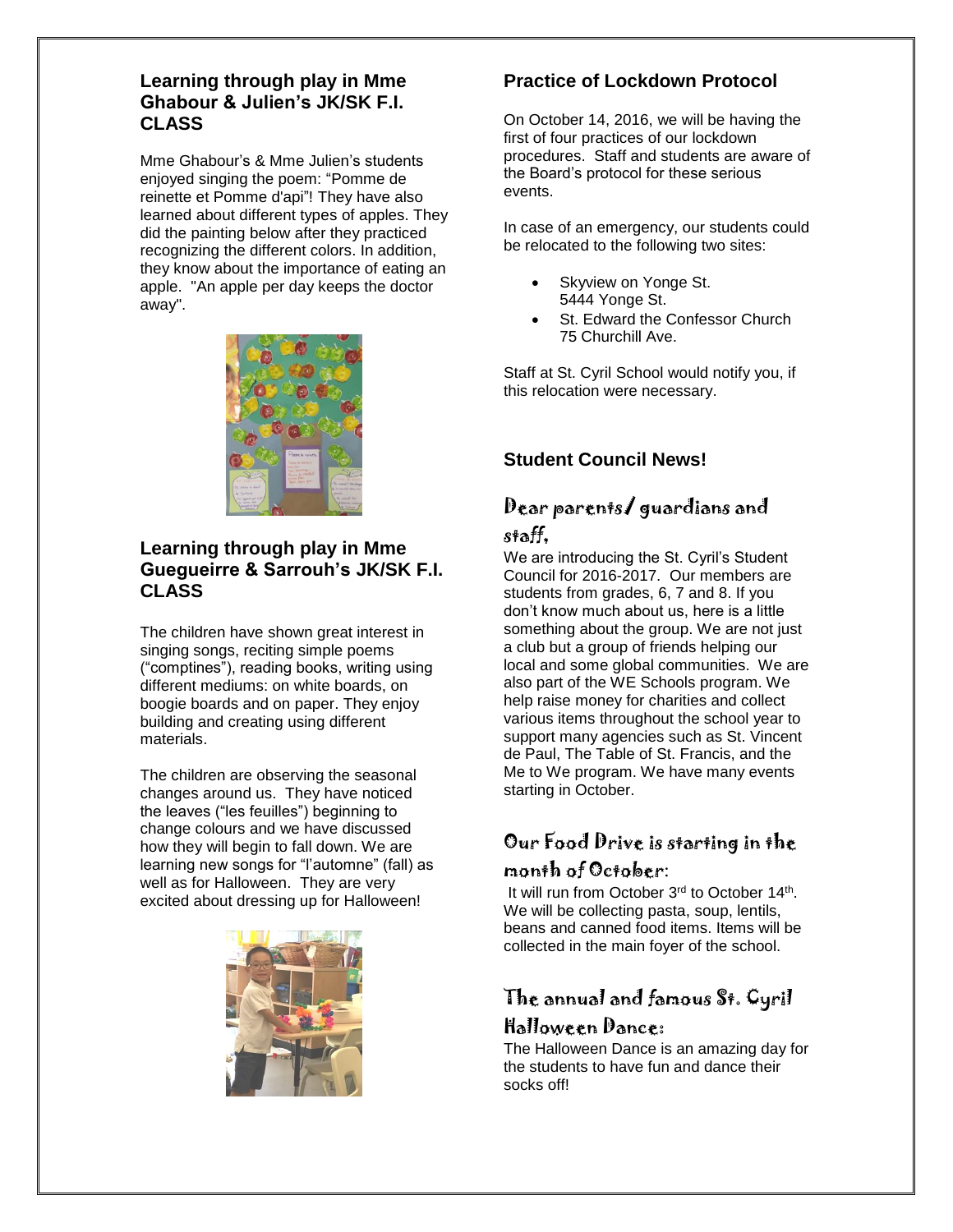We will be selling glow sticks for 50 cents and we will be holding the Halloween Dance on October 31st. Make sure that your children don't bring any toy weapons such as knifes, swords, masks, guns and more so nobody gets hurt, because " no 'body got time for that".

We are ordinary leaders making a difference in our school and we are here to serve you St. Cyril! Have a great school year! Your Student Council!

#### **Athletics News – Mr. Bernotas**

We are organising sports for the months of September to November. Cross country running practices continue for students in Grades 3 to 8 every school day morning at 8:30 a.m. and during classroom DPA.

#### **Intermediate Boys Basketball**

We will be practicing, for now on Thursdays from 3:30 to 4:30. Parents must make arrangements for pick up at 4:30. If you decide to allow your children to get home on their own or with someone else they will need to provide a note to Mr. Bernotas before the first practice on the particulars.

#### **Intermediate Boys and Girls Volleyball**

We will be practicing, for now on Tuesdays, Wednesdays and Fridays from 3:30 to 4:30. Parents must make arrangements for pick up at 4:30. If you decide to allow your children to get home on their own or with someone else they will need to provide a note to Mr. Bernotas before the first practice on the particulars.

#### **Junior Boys and Girls Volleyball**

We will be practicing, for now on Tuesdays, Thursdays and Fridays from 12:05 to 12:45. **Please note that this is a change in time from the note that came home.**

In addition, we are starting up intramural primary indoor soccer during the morning recesses and intramural junior volleyball

during the afternoon recesses. We expect to start these in the next week or so.

#### **Proper footwear!**

Students should have running shoes at school at all times, in order to participate safely in all indoor and outdoor activities.

#### **Monthly Update from the Board October 2016**

#### **October 19: Go Purple Day**

October is Child Abuse Awareness Month. October 19<sup>th</sup> has been set aside as a day to raise awareness among students about the signs of abuse and neglect, and what to do if they, or someone they know, is being/or suspected of being abused or neglected

[https://www.tcdsb.org/Pages/October-is-](https://www.tcdsb.org/Pages/October-is-Child-Abuse-Prevention-Month.aspx)[Child-Abuse-Prevention-Month.aspx](https://www.tcdsb.org/Pages/October-is-Child-Abuse-Prevention-Month.aspx)

# *#iBreaktheSilence*

**Interested in Parent Engagement? Catholic Parent Involvement Committee Elections Coming** 

**October 3rd for Wards 2, 4, 6, 8, 10, 12**  [https://www.tcdsb.org/forparents/parentinvol](https://www.tcdsb.org/forparents/parentinvolvement/cpicelections/pages/scheduled-cpic-election-for-even-numbered-wards.aspx) [vement/cpicelections/pages/scheduled-cpic](https://www.tcdsb.org/forparents/parentinvolvement/cpicelections/pages/scheduled-cpic-election-for-even-numbered-wards.aspx)[election-for-even-numbered-wards.aspx](https://www.tcdsb.org/forparents/parentinvolvement/cpicelections/pages/scheduled-cpic-election-for-even-numbered-wards.aspx) **October 5th for vacancies in Wards 1, 7, 11**

[https://www.tcdsb.org/forparents/parentinvol](https://www.tcdsb.org/forparents/parentinvolvement/cpicelections/pages/election-to-fill-cpic-vacancies.aspx) [vement/cpicelections/pages/election-to-fill](https://www.tcdsb.org/forparents/parentinvolvement/cpicelections/pages/election-to-fill-cpic-vacancies.aspx)[cpic-vacancies.aspx](https://www.tcdsb.org/forparents/parentinvolvement/cpicelections/pages/election-to-fill-cpic-vacancies.aspx)

**And October 17th for Parents at Large** Learn more about CPIC here: [https://www.tcdsb.org/FORPARENTS/Paren](https://www.tcdsb.org/FORPARENTS/ParentInvolvement/Pages/default.aspx) [tInvolvement/Pages/default.aspx](https://www.tcdsb.org/FORPARENTS/ParentInvolvement/Pages/default.aspx)

#### **You Can Work Wonders with ShareLife**

During this Year of the Parish, schools are invited to partner with their local parishes to see how they can support the annual campaign, and help ShareLife agencies work wonders.

<http://www.sharelife.org/Public/Home.aspx> **Secondary Night School, Saturday Language Classes & eClass Registration Continues until October 7th** Get detailed information online: [https://www.tcdsb.org/ProgramsServices/Co](https://www.tcdsb.org/ProgramsServices/ContinuingEducation/Documents/flyer.pdf)

[ntinuingEducation/Documents/flyer.pdf](https://www.tcdsb.org/ProgramsServices/ContinuingEducation/Documents/flyer.pdf) **Overseas Credit Courses in Italy** Get all the information online:

[https://www.tcdsb.org/FORSTUDENTS/Opp](https://www.tcdsb.org/FORSTUDENTS/OpportunitiesForStudents/Documents/SUMMER2017FLYER_3.pdf) [ortunitiesForStudents/Documents/SUMMER](https://www.tcdsb.org/FORSTUDENTS/OpportunitiesForStudents/Documents/SUMMER2017FLYER_3.pdf) [2017FLYER\\_3.pdf](https://www.tcdsb.org/FORSTUDENTS/OpportunitiesForStudents/Documents/SUMMER2017FLYER_3.pdf)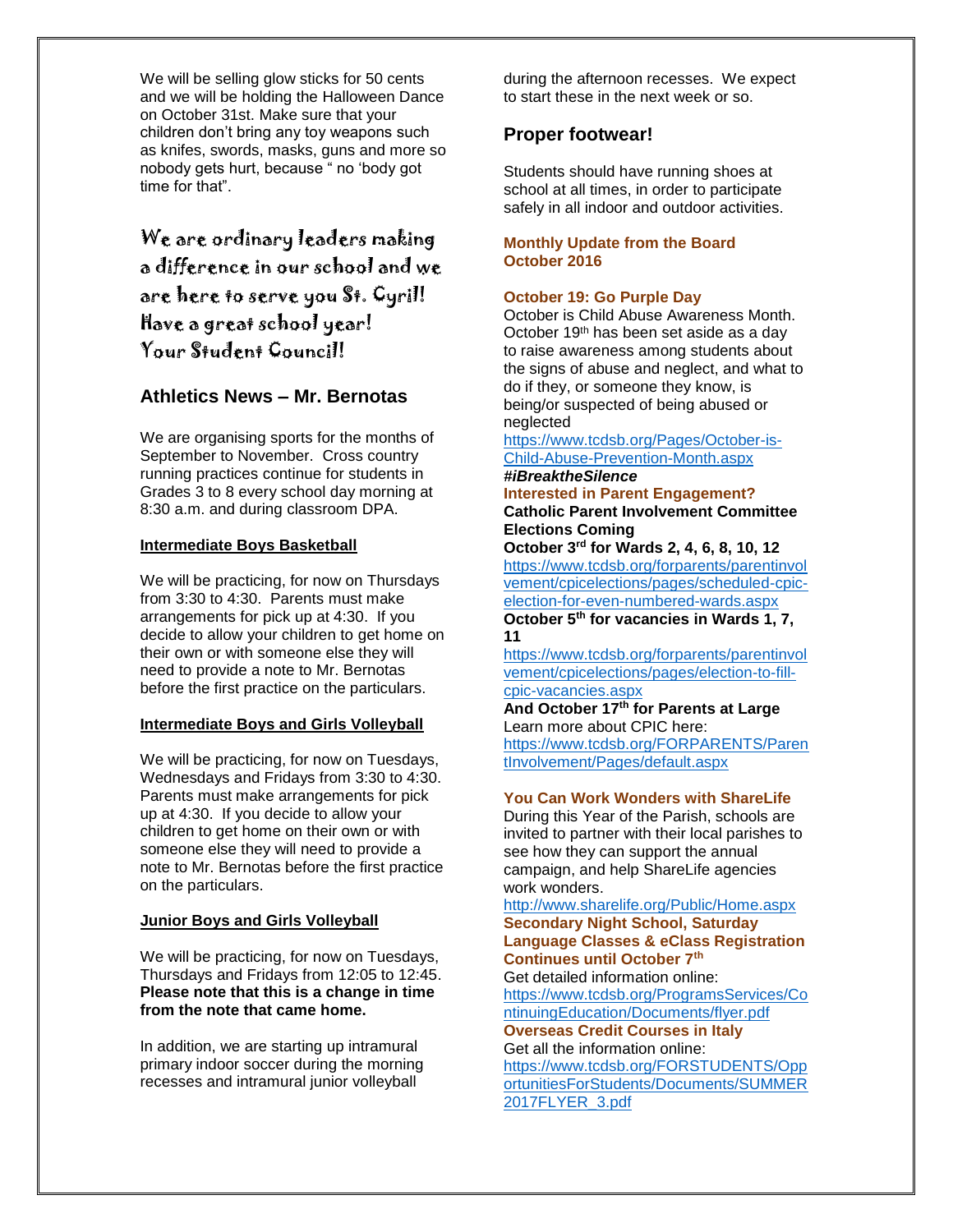#### **Information Meetings October 4th and 5th**

#### **Celebrating the Year of the Parish 2016- 2017**

The second year in our three pastoral plan focusing on "Together With One Voice: Harmonizing our Faith Through Family, Parish and School".

It is an opportunity to celebrate the important role that our parishes play in our school communities and in the lives of the students, staff and families that we serve.

#### *Let's celebrate the Family-Parish-School partnership!*

- [https://www.tcdsb.org/Board/Nurturi](https://www.tcdsb.org/Board/NurturingOurCatholicCommunity/YearoftheParish/Pages/Parish-Project.aspx) [ngOurCatholicCommunity/Yearofthe](https://www.tcdsb.org/Board/NurturingOurCatholicCommunity/YearoftheParish/Pages/Parish-Project.aspx) [Parish/Pages/Parish-Project.aspx](https://www.tcdsb.org/Board/NurturingOurCatholicCommunity/YearoftheParish/Pages/Parish-Project.aspx)
- [https://www.tcdsb.org/Board/Nurturi](https://www.tcdsb.org/Board/NurturingOurCatholicCommunity/YearoftheParish/Pages/default.aspx) [ngOurCatholicCommunity/Yearofthe](https://www.tcdsb.org/Board/NurturingOurCatholicCommunity/YearoftheParish/Pages/default.aspx) [Parish/Pages/default.aspx](https://www.tcdsb.org/Board/NurturingOurCatholicCommunity/YearoftheParish/Pages/default.aspx)

#### **Upcoming Events**

#### **October is…**

- **Autism Awareness Month** [https://www.tcdsb.org/pages/october](https://www.tcdsb.org/pages/october-is-autism-awareness-month.aspx) [-is-autism-awareness-month.aspx](https://www.tcdsb.org/pages/october-is-autism-awareness-month.aspx)
- **Hispanic Canadian Heritage Month** [www.tcdsb.org](http://www.tcdsb.org/)
- **October 5th: Walk to School Day** [http://www.saferoutestoschool.ca/int](http://www.saferoutestoschool.ca/international-walk-school-daymonth) [ernational-walk-school-daymonth](http://www.saferoutestoschool.ca/international-walk-school-daymonth)
- **October 5th: World Teacher's Day**
- **October 6: Rosary Day** [https://www.tcdsb.org/board/nurturin](https://www.tcdsb.org/board/nurturingourcatholiccommunity/pages/rosary-day.aspx) [gourcatholiccommunity/pages/rosar](https://www.tcdsb.org/board/nurturingourcatholiccommunity/pages/rosary-day.aspx) [y-day.aspx](https://www.tcdsb.org/board/nurturingourcatholiccommunity/pages/rosary-day.aspx)
- **October 7: System-wide Professional Activity Day**. No classes for students
- **October 10: World Mental Health Day** [https://www.tcdsb.org/ProgramsServ](https://www.tcdsb.org/ProgramsServices/SpecialEducation/mhs/Pages/Default.aspx) [ices/SpecialEducation/mhs/Pages/D](https://www.tcdsb.org/ProgramsServices/SpecialEducation/mhs/Pages/Default.aspx) [efault.aspx](https://www.tcdsb.org/ProgramsServices/SpecialEducation/mhs/Pages/Default.aspx)
- **October 11th: International Day of the Girl** [https://www.tcdsb.org/Pages/Interna](https://www.tcdsb.org/Pages/International-Day-of-the-Girl.aspx)
	- [tional-Day-of-the-Girl.aspx](https://www.tcdsb.org/Pages/International-Day-of-the-Girl.aspx)
- **October 11-25th: Elementary Cross Country** [https://www.tcdsb.org/programsservi](https://www.tcdsb.org/programsservices/schoolprogramsk12/healthoutdoorphysed/tdcaa/pages/tcdsb-athletics.aspx) [ces/schoolprogramsk12/healthoutdo](https://www.tcdsb.org/programsservices/schoolprogramsk12/healthoutdoorphysed/tdcaa/pages/tcdsb-athletics.aspx) [orphysed/tdcaa/pages/tcdsb](https://www.tcdsb.org/programsservices/schoolprogramsk12/healthoutdoorphysed/tdcaa/pages/tcdsb-athletics.aspx)[athletics.aspx](https://www.tcdsb.org/programsservices/schoolprogramsk12/healthoutdoorphysed/tdcaa/pages/tcdsb-athletics.aspx)
- **October 17th and 18th: Ontario College Information Fair** <http://www.ocif.ca/>
- **October 21st: Welcome Reception for Newcomers to Canada**  [https://www.tcdsb.org/forcommunity/](https://www.tcdsb.org/forcommunity/newcomers/pages/welcome-reception-for-newcomers-2016.aspx) [newcomers/pages/welcome](https://www.tcdsb.org/forcommunity/newcomers/pages/welcome-reception-for-newcomers-2016.aspx)[reception-for-newcomers-2016.aspx](https://www.tcdsb.org/forcommunity/newcomers/pages/welcome-reception-for-newcomers-2016.aspx)
- **October 22nd: Empowering Mothers in Education--Spanish Speaking Advisory Committee Conference**

[https://www.tcdsb.org/forparents/ne](https://www.tcdsb.org/forparents/news/pages/2016-october-22-spanish-speaking-advisory-committee-conference.aspx) [ws/pages/2016-october-22-spanish](https://www.tcdsb.org/forparents/news/pages/2016-october-22-spanish-speaking-advisory-committee-conference.aspx)[speaking-advisory-committee](https://www.tcdsb.org/forparents/news/pages/2016-october-22-spanish-speaking-advisory-committee-conference.aspx)[conference.aspx](https://www.tcdsb.org/forparents/news/pages/2016-october-22-spanish-speaking-advisory-committee-conference.aspx)

- **October 26th: Early Childhood Educator and Childcare Worker Appreciation Day**
- **October 28th: An Evening to Feed the Soul Gala** in support of the Angel Foundation for Learning [https://www.tcdsb.org/news/otherne](https://www.tcdsb.org/news/othernews/2017/pages/An-Evening-to-Feed-the-Soul-Gala.aspx) [ws/2017/pages/An-Evening-to-](https://www.tcdsb.org/news/othernews/2017/pages/An-Evening-to-Feed-the-Soul-Gala.aspx)[Feed-the-Soul-Gala.aspx](https://www.tcdsb.org/news/othernews/2017/pages/An-Evening-to-Feed-the-Soul-Gala.aspx)
- **October 29th: Father Patrick Fogarty October 29th: Father Patrick Fogarty Awards Dinner** celebrating excellence in Catholic education across Ontario [https://www.tcdsb.org/pages/33rd](https://www.tcdsb.org/pages/33rd-annual-fr-fogarty-awards-dinner-saturday-october-29.aspx)[annual-fr-fogarty-awards-dinner](https://www.tcdsb.org/pages/33rd-annual-fr-fogarty-awards-dinner-saturday-october-29.aspx)[saturday-october-29.aspx](https://www.tcdsb.org/pages/33rd-annual-fr-fogarty-awards-dinner-saturday-october-29.aspx)
- **October 31st: Halloween.** Learn about the Christian origins of All Hallow's Eve [https://www.tcdsb.org/Board/Nurturi](https://www.tcdsb.org/Board/NurturingOurCatholicCommunity/News/2012-2013/Pages/Halloween--Christian-Tradition.aspx) [ngOurCatholicCommunity/News/201](https://www.tcdsb.org/Board/NurturingOurCatholicCommunity/News/2012-2013/Pages/Halloween--Christian-Tradition.aspx) [2-2013/Pages/Halloween--Christian-](https://www.tcdsb.org/Board/NurturingOurCatholicCommunity/News/2012-2013/Pages/Halloween--Christian-Tradition.aspx)[Tradition.aspx](https://www.tcdsb.org/Board/NurturingOurCatholicCommunity/News/2012-2013/Pages/Halloween--Christian-Tradition.aspx)

#### **Get all the latest news**

Subscribe to Enews to receive information via email one or more times per week. [https://web1.tcdsb.org/InterestSubscription/s](https://web1.tcdsb.org/InterestSubscription/subscription.aspx)

## [ubscription.aspx](https://web1.tcdsb.org/InterestSubscription/subscription.aspx)

Or visit the board's website regularly at [www.tcdsb.org](http://www.tcdsb.org/)

| <b>TORONTO CATHOLIC</b><br><b>DISTRICT SCHOOL BOARD</b><br><b>TRUSTEES 2016-2017</b> |                        |              |  |  |  |  |  |  |
|--------------------------------------------------------------------------------------|------------------------|--------------|--|--|--|--|--|--|
| Wards                                                                                |                        |              |  |  |  |  |  |  |
| 1                                                                                    | Joseph Martino         | 416-512-3401 |  |  |  |  |  |  |
| $2^{\circ}$                                                                          | Ann Andrachuk          | 416-512-3402 |  |  |  |  |  |  |
|                                                                                      | 3 Sal Piccininni       | 416-512-3403 |  |  |  |  |  |  |
|                                                                                      | 4. Patrizia Bottoni    | 416-512-3404 |  |  |  |  |  |  |
| 5                                                                                    | Maria Rizzo            | 416-512-3405 |  |  |  |  |  |  |
| 6.                                                                                   | Frank D'Amico,         |              |  |  |  |  |  |  |
|                                                                                      | Vice-Chair             | 416-512-3406 |  |  |  |  |  |  |
| $\overline{7}$                                                                       | Michael Del Grande     | 416-512-3407 |  |  |  |  |  |  |
| 8.                                                                                   | Garry Tanuan           | 416-512-3408 |  |  |  |  |  |  |
| 9.                                                                                   | Jo-Ann Davis           | 416-512-3409 |  |  |  |  |  |  |
| 10.                                                                                  | Barbara Poplawski      | 416-512-3410 |  |  |  |  |  |  |
| 11.                                                                                  | Angela Kennedy, Chair  | 416-512-3411 |  |  |  |  |  |  |
| $12-12$                                                                              | Nancy Crawford         | 416-512-3412 |  |  |  |  |  |  |
|                                                                                      | Karina Dubrovskava.    |              |  |  |  |  |  |  |
|                                                                                      | <b>Student Trustee</b> | 416-512-3417 |  |  |  |  |  |  |
|                                                                                      | Rhea Carlisle.         |              |  |  |  |  |  |  |
|                                                                                      | <b>Student Trustee</b> | 416-512-3413 |  |  |  |  |  |  |